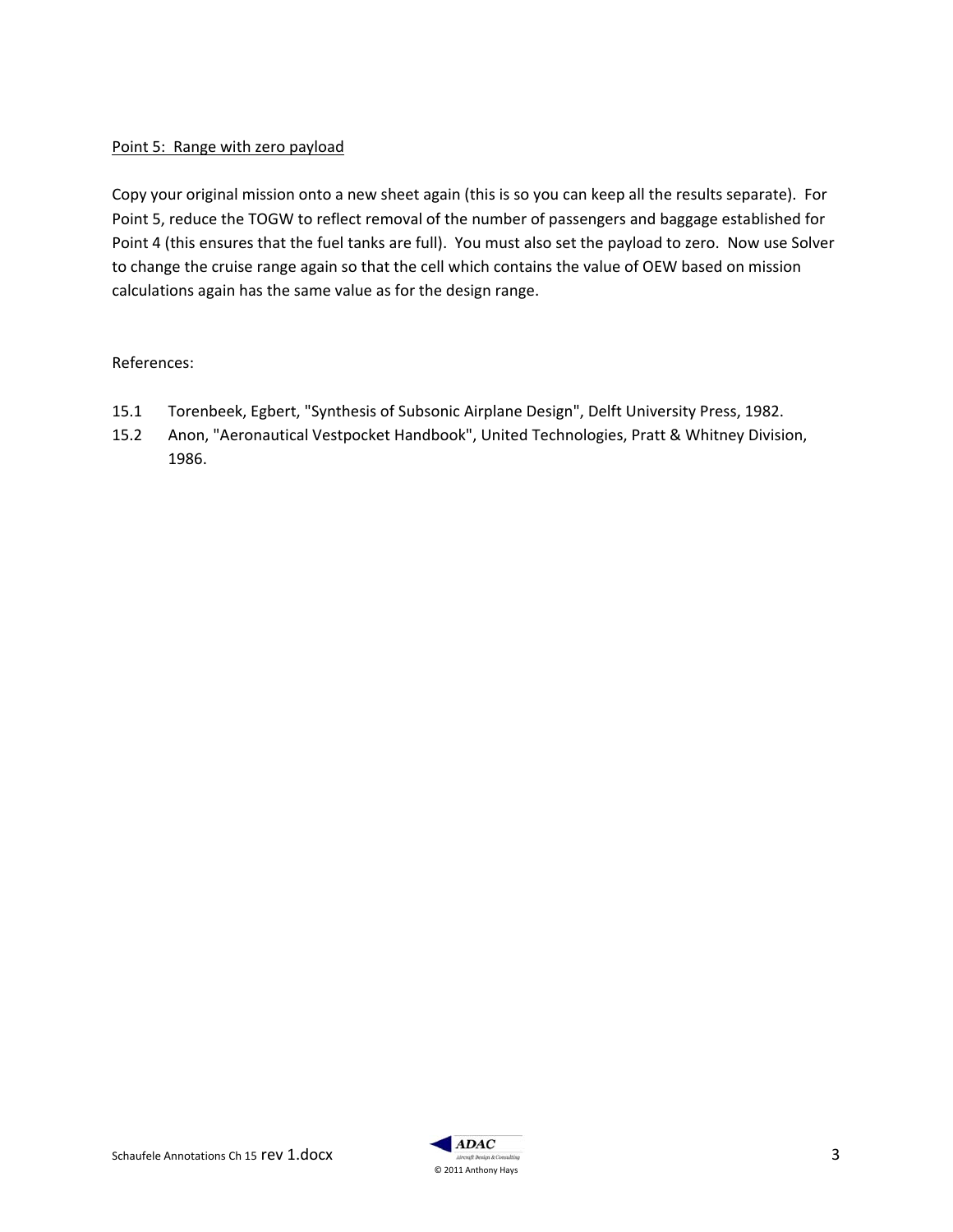The payload-range plot is therefore useful for comparing the capabilities of different aircraft, but not sufficient for route planning.

The design point payload-range point was established in the initial sizing of the airplane. The other significant points are described below. It is assumed that the mission is defined in an Excel spreadsheet and that the Solver Add-In is installed.

## Point 4: Range with fuel tanks full

Estimate the fuel volume using the following equation from Ref. 1, Section B-3.<br> $\frac{1}{2}$   $\int_{0}^{2} f(t) \cdot 1 + \lambda \sqrt{\tau} + \lambda^2 \tau$ 

$$
V_t\!=\!0.54\,\frac{S^2}{b}\!\left(\frac{t}{c}\right)\!\frac{1+\lambda\,\sqrt{\tau}+\lambda^2\,\tau}{\left(1+\lambda\right)^2}
$$

where

 $S =$  gross wing area  $b =$  wing span  $(t/c)$ <sub>r</sub> = wing thickness/chord ratio at the wing root  $λ =$  taper ratio τ =  $(t/c)<sub>t</sub>/(t/c)<sub>r</sub>$ 

This equation takes account of the fact that the wing tank extends to only about 85% of the wing span so as to leave a dry bay at the wing tip to reduce the probability of a fire from a wing tip lightning strike. Dry bays are also in the vicinity of the engine pylon in case the engine disintegrates and parts pass through the wing. Additional volume is taken up by fuel pumps and lines within the tanks. Assume the aircraft is using Jet A with a density of 50.4 lb/ft<sup>3</sup> per ASTM-D-1655 (Ref 15.2) This will give you the total weight of fuel available when the tanks are full.

From the mission analysis of Chapter 3, find the total weight of fuel used for the design mission, including reserves. Calculate the difference between the maximum fuel available and design mission fuel including reserves. For Point 4, you can decrease payload and add the corresponding weight in additional fuel so that the value of TOGW is the same as that for Point 3.

If you are using a spreadsheet, you can copy your original mission on to a new sheet. Using the Solver Add-In, you can find a new range with a reduced payload by requiring Solver to change the cruise range so that the cell which contains the value of OEW based on mission calculations retains the same value as for the design range. The TOGW remains the same as the value which was established for the design point.

### Point 2: Range at space or weight limited payload

If your airplane has extra capacity in the cargo hold, or can increase payload with a single-class cabin, you can increase the payload, and repeat the exercise to find Point 2.